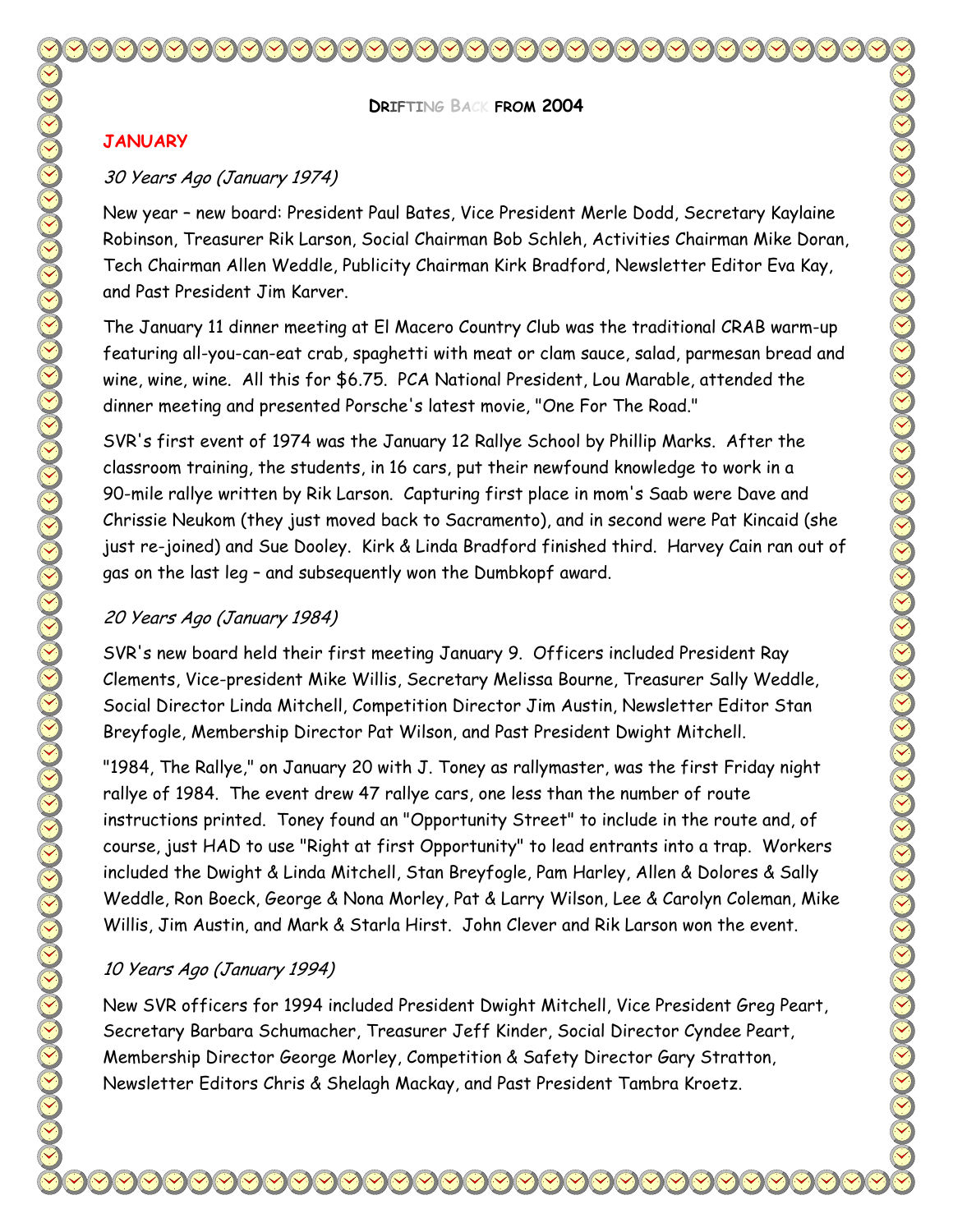Seventy-four members attended the January 5 Planning Meeting at Round Table Pizza on Greenback Lane which featured FREE salad and pizza. Another dozen, or so, members called President Dwight Mitchell with ideas for the 1994 activity calendar.

Phil Lawrence was given the Dumbkopf Award at the January 20 Dinner Meeting at Spices Grill & Bar on Fair Oaks Blvd. It had to do with a key ingredient of his entry in the November Great Chili Cookoff competition. Regardless, his "Concours Chili" finished in a sixway tie for second in the cook-off. Which proves there's no accounting for taste.

## **FEBRUARY**

# 30 Years Ago (February 1974)

According to the February Drifter, Phillip Marks had a custom-made athletic supporter (news was really hard to come by in those days). President Paul Bates said in his column, "1974 will be great fun, even at 55 miles per hour."

Aside from the gas shortage and the new 55 mph speed limit, the big news for Zone 7 PCAers was the new Zone autocross series with eight events which would begin in March and end in October. Parade Competition Rules would govern the series.

Tech Chairman Allen Weddle reported that some 1973 911 Porsches have been recalled to correct a defective headlight dimmer switch. And in The Drifter, once again, Jim Karver announced his set of painted 356C rims were for sale at a bargain price of \$60.

# 20 Years Ago (February 1984)

On February 5, Dolores & Allen Weddle led a "Dial-A-Tour" to the Indian Grinding Rock State Park near Jackson for a picnic lunch and sight-seeing. Enjoying the tour were Jack & June Samples, Jim & Sheila McDade, Jay & Carla Cross, Mike & Vicki Willis, Fred & Fran Siegner, Stan Breyfogle, Marty Lausten, Ron Boeck, Sally Weddle, and Dolores & Allen Weddle.

The February 17 Dinner Meeting was located at Howie's Bar & Grill on Canterbury Road. Drifter editor, Stan Breyfogle, announced that Dolores Weddle agreed to help with typing the newsletter. He didn't say whether he would give Dolores the club's IBM Selectric. Pat Wilson, Membership Director, hosted the February 24 New Member Party.

Paul & Jeanie Bates promised a "whale of a tour" on their February 19 Whale Tour to the Bodega Bay and Fort Ross areas, and it certainly was. Watching whales and eating a picnic lunch were the main items of business.

# 10 Years Ago (February 1994)

The February 6 Rallye de Bus was a rallye school organized by Rik Larson where students, beginners or experts, learned all about how to win time and distance rallyes from capable instructors in the comfort of a nifty bus. The concepts of follow-lined-road and straightoff were made clear from the guided bus tour.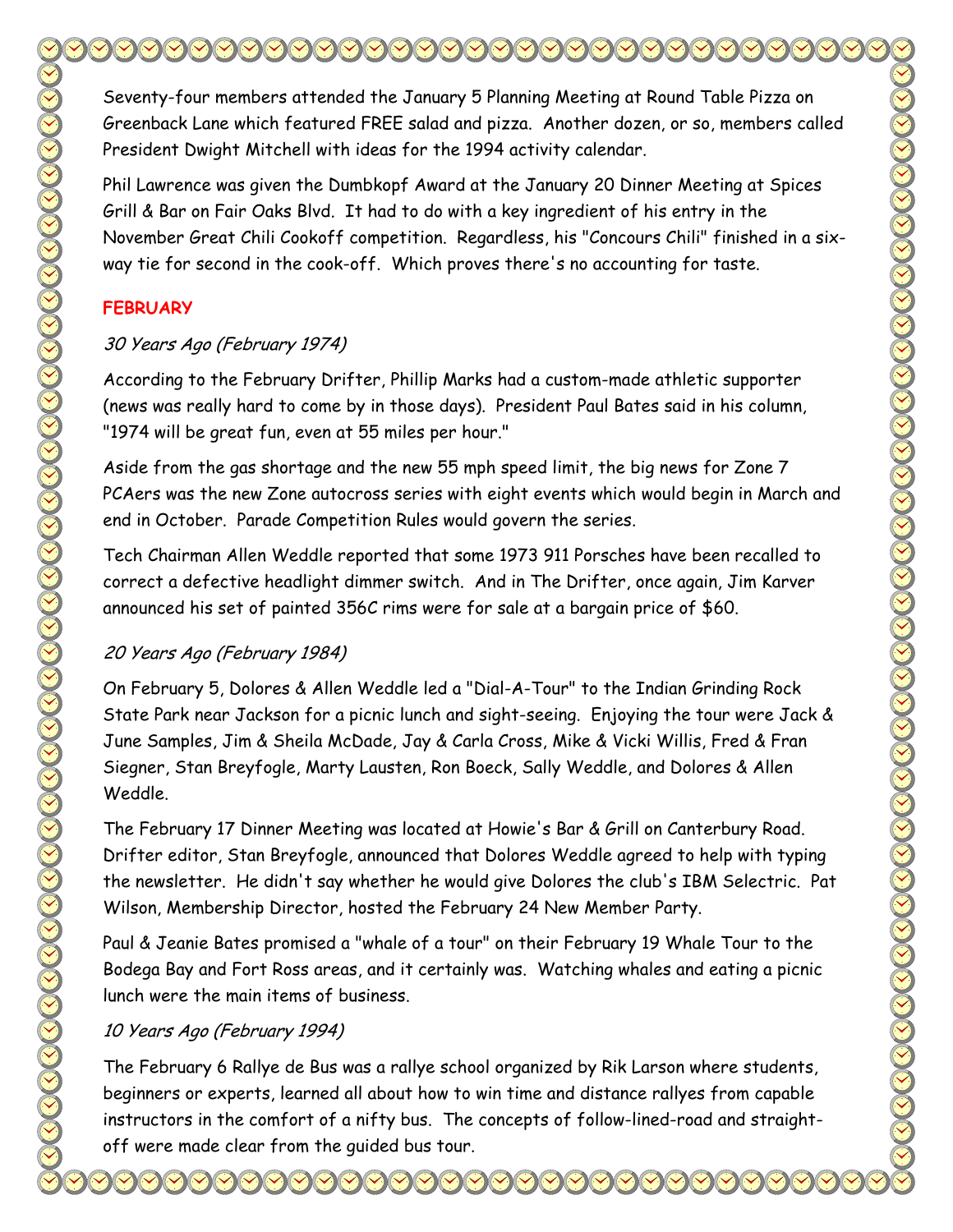St. Valentine's dinner meeting, February 10, at Olive Garden featured chocolate truffle tasting. The Dumbkopf Award was given that night to Jim McDade for no particular reason, just on general principles.

Mike Willis chaired the San Simeon Tour, February 19-21, and the usual large crowd made the trip including, among others, Steve & Diane Harris, Ron & Sally Boeck, Jeff & Kim Kinder, Allen & Dolores Weddle, Kirk & Linda Bradford, and Jim McMahen & Linda Blount. Allen took the ol' beige 911SC into a muddy field and retired it right there on the spot. A replacement was found (black) in time for the March Daffodil Hill tour.

All the entrants in the February 26 Fun Autocross at Granite Bay State Park got to practice their rain technique because it rained all day.

#### **MARCH**

#### 30 Years Ago (March 1974)

Tech Chairman, Allen Weddle, arranged SVR's first tech session of the year, held March 9 at Sportwagen Werke where George Valerio displayed his Porsche 904 and discussed 4-cam Porsche racing engines. After a break, Ken Davis and Bob Young led a discussion on 911 transmissions. Allen made sure that liquid refreshments (Bloody Marys) were served to all. Allen announced that Gin Fizzes would be served at the next tech session.

Jim Karver invited all SVRers to tour with him March 17 to the first Zone 7 autocross (ever!) conducted by Loma Prieta Region at Salinas Airport (a great trivia question). The Drifter announced that Fred Myeron is the new Chief Grid Steward for San Francisco Region, SCCA.

Ray Seamans, CRAB III Chairman declared the March 30/31 event a success with nearly 100 entries including PCA President Lou Marable, PCA Vice-president Wally Cole, Zone 7 Rep Hank Malter, and the president of every region in Zone 7. Gene Babow, Redwood Region, won the special raffle prize, donated by Niello Porsche – a Porsche 212 (you traverse the ski slopes on this vehicle). Phillip Marks arranged for two bands (one fast, one slow) at the crab banquet, Lew Church did the beer 'n' brat, Randy Blaesi handled the gymkhana, Sue Dooley did registration, Dan Boone ran the autocross with help from Dave Neukom, and Jim Karver was the multi-purpose helper. Allen Weddle won the Lew Church Snidley Whiplash Bassackwards award for doing a 360 degree spin into the mud at the autocross, and then a 360 degree spin getting out.

### 20 Years Ago (March 1984)

Cyndee and Damon Nightingale chaired the March 11 "Gourmet Wine Tasting" at the Private Reserve in the Rio Del Oro plaza. A selection of Chardonnay and Cabernet Sauvignon was on hand for tasting with hot and cold hors d'oeuvres followed by a taste of Port.

The March 16 "Rides of March +1" rallye, chaired by Phillip Marks and Kathy Koepsell, took entrants in 30 rallye cars under rainy skies into the foothills for an easy-to-follow three-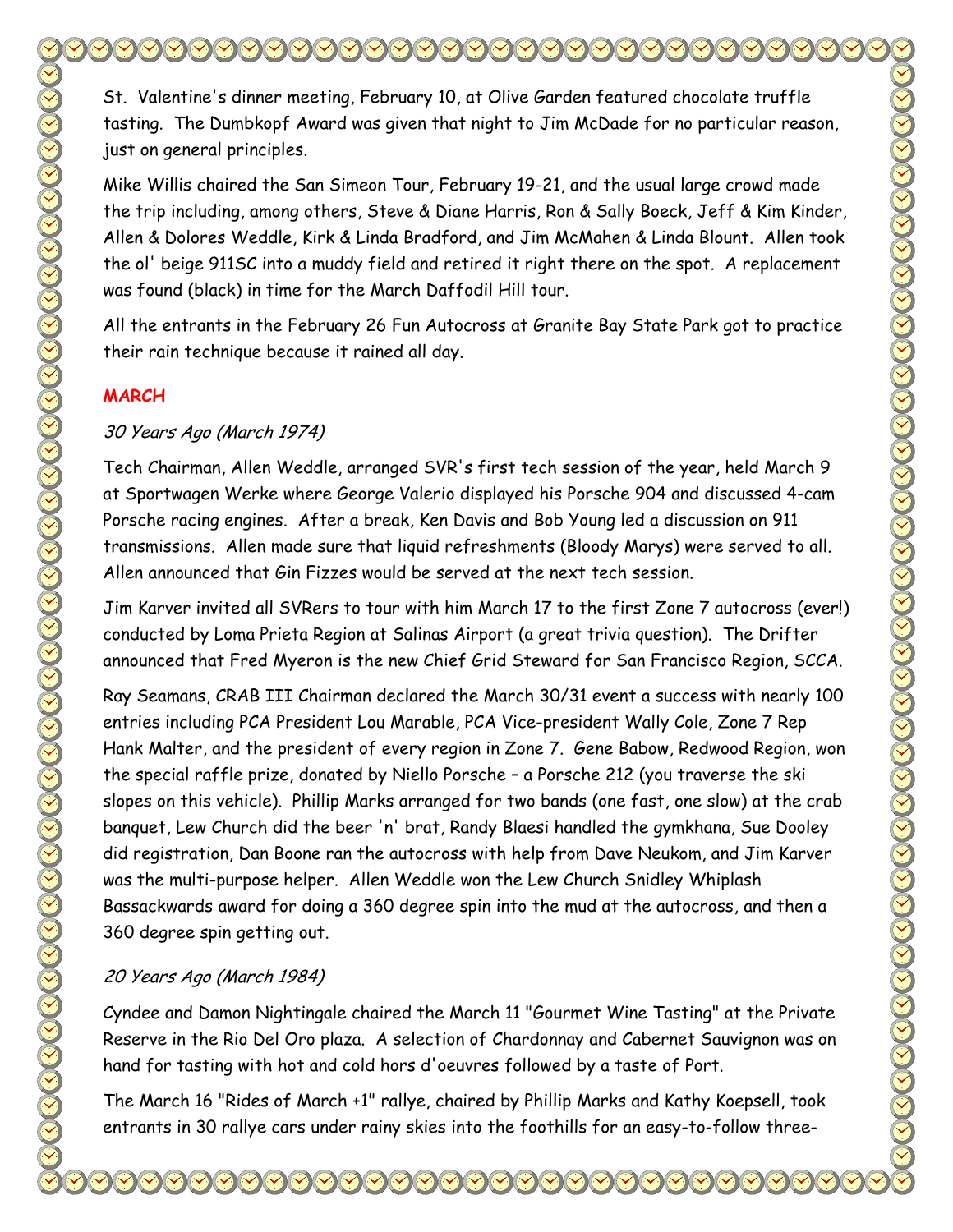hour rallye. Phillip found a "Phillip Road" to use on Leg Three without reference in the route instructions. The chatty generals said, "follow Phillip and have a good time." Of course, no one turned as they should have onto Phillip Road. Rik Larson and John Clever won the rallye.

Eighty-five drivers were enrolled at SVR's Zone 7 Driving School, March 24 & 25, chaired by Dwight Mitchell at Splinter City near McClellan AFB. Forty instructors from SVR and other Zone 7 regions helped student drivers learn the basics of driving fast, safely. Among many others, workers included Ray & Sara Clements, Mike & Vicki Willis, Don & Pam Harley, Jim & Mary Jo Austin, Pat & Larry Wilson, and Linda Mitchell. At the Zone 7 Banquet, November 10, this driving school was awarded the 1984 Zone 7 Event Of The Year.

# 10 Years Ago (March 1994)

The Daffodil Hill Tour, Saturday, March 26 with Andy and Jan Lundback as chairs, included Daffodil Hill and a taste and a picnic at Gerwer Winery, founded in 1980 near Foreplay, California (what a great name for a town). The daffodils were in bloom, the sun was out all day, and a grand crowd, including Allen and Dolores Weddle in their "new" black 911, Tom & Tambra Kroetz, Pat and Larry Wilson, Greg & Cyndee Peart, Bill Keegan, Ron & Sally Boeck, among others, were on hand for the event. Greg Posner convinced the group to add the Perry Creek Vineyards to the end of the tour.

# **APRIL**

# 30 Years Ago (April 1974)

In the April Drifter, Secretary Kaylaine Robinson reported PCA membership nationwide had grown to 10,291 members. Treasurer Rik Larson reported SVR's treasury had been fattened to \$545.44 (which was fortunate because the Dirt, Digs, 'n Doin's column reported that Cal Expo had just tripled the autocross site rental fee).

The April 13 rallye, "Snake In The Grass," chaired by Rik Larson attracted 28 entries, including 12 cars from SVR. J. Toney & Jeanne Toney won the Expert Class and was first overall with a score of 28 points. Allen & Dolores Weddle finished 2nd in Novice Class with a score of 401 points. John & Candy Wong came in 2nd in Beginner Class (402 points). Other SVR entries included Bob & Hedy Barr, Dan & Barbara Boone, Mike Doran, John & Karen Bullington, Martin & Pearl Maxwell, Jim & Joyce Karver, Foster & Tami Maxwell, Ron Boeck, and Robin Miller & Ted Colbert. Rallye workers included Pat & Larry Wilson, Rich & Connie Farlinger, Dennis & Eva Kay, Chris & Rod Sorenson, Lettie Larson, Les Yeates and Phillip Marks.

# 20 Years Ago (April 1984)

Ray Clements and Stan Breyfogle conducted the April 1 Rallye School which attracted 20 students including newbies Julie Roeder, Marc Wallior, John & Chris Rees, Carol & Michael Lewis, and Bob & Beth Jacobson, as well as the more experienced Fred & Fran Siegner, Lee &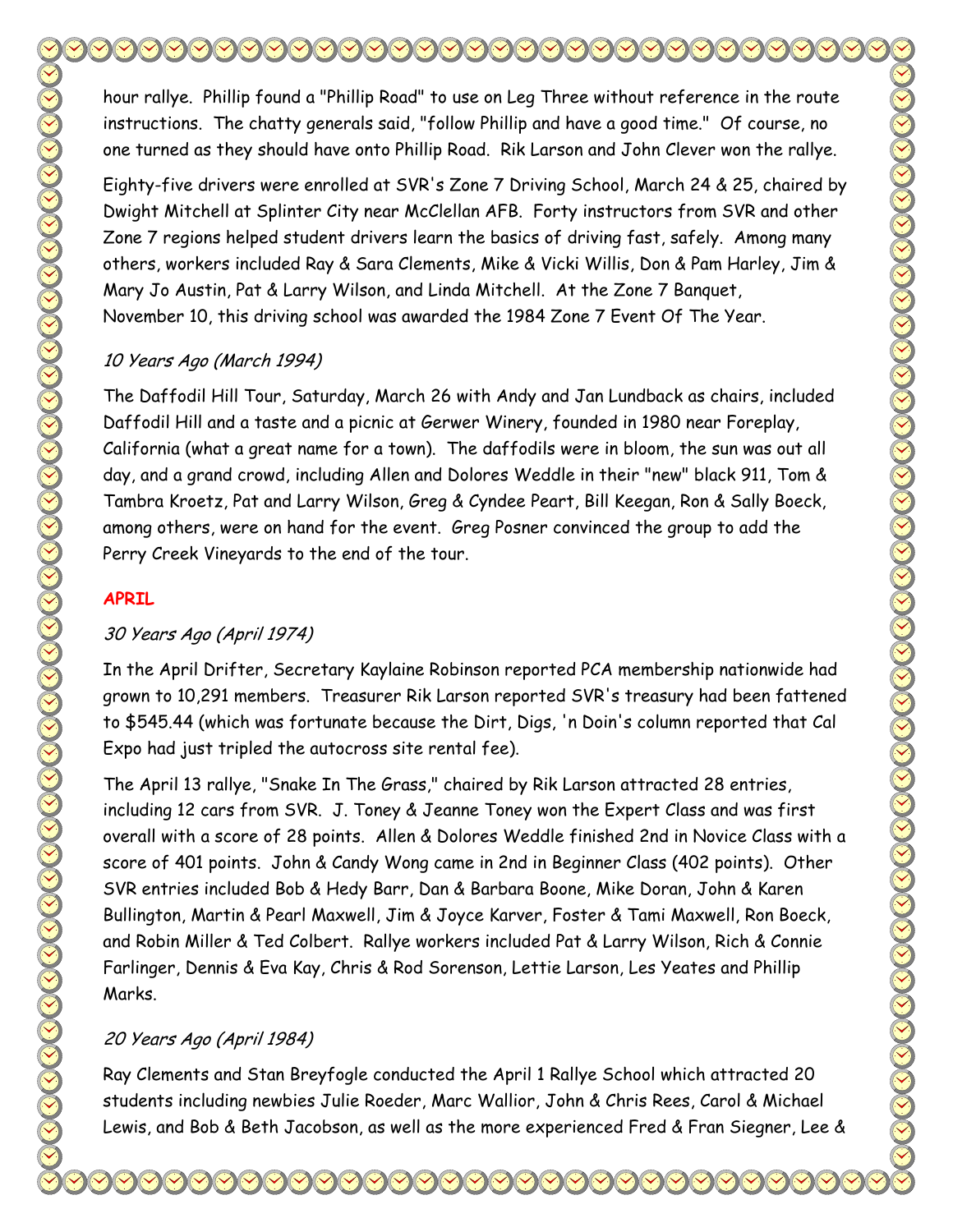Carolyn Coleman, and Shirley Newhouse and her dad, Jim Lynch. All students went on to win a trophy in the CRAB 13 Rallye.

The SVR Practice Autocross, chaired by Jim & Mary Jo Austin April 14 at Splinter City, had plenty of instructors for more than 40 students who were looking for a warm-up before CRAB 13. Carol Lewis was thought to have had the most fun. On the following day, April 15, Allen Weddle chaired the Grand Island Mansion Brunch Tour, and this time 30 cars toured down the river road for a champagne brunch. The day ended at Foster's Bighorn Saloon in Rio Vista.

CRAB 13, chaired by Steven and Lori Campbell, April 27 - 29, featured an autocross course designed by chair Ted Colbert that spelled CRAB (if you were a bird hovering 100 feet above it) and it got you into 3rd gear. A new event at CRAB 13 was the Trike-A-Cross, conducted by Vicki Willis and Marty Lausten, that gave kids a shot at going fast on their 3-wheeler at Cal Expo. Fourteen participants, from two years to 12 years of age, each received a winner's button.

#### 10 Years Ago (April 1994)

After a year's absence, CRAB returned with the 22nd edition, April 8 - 10, with Shelagh Mackay in charge. CRAB 22 event class-winners included: (Autocross) Jay & Carla Cross, Tim & Susan Fleming, Bob Peake, Sally Boeck, Larry & Pat Wilson, Jim Dupree, Masuo Robinson, Mary Behlman, Chris & Shelagh Mackay, Greg Peart, Tony & Jill Taylor, Kern Breaux, Susan Moore, and Dwight & Linda Mitchell; (Gymkhana) Chris & Shelagh Mackay, Ron & Sally Boeck, and Rich McGlumphy & Sue Moore; (Rallye) Helen Ashuckian & J. Toney, Jay & Carla Cross, and Ron & Sally Boeck; (Concours) Greg & Cindy Peart, and Bill Keegan. Gloria & Larry Dunn won the Walking Tour. George and Nona Morley won a special greeting from the City of Rocklin during the rallye.

The Renaissance Vineyard & Winery Tour, April 24, chaired by Ron Riley and Sally Boeck, gave participants a tour through the Sierra foothills to brunch at Renaissance and a guided tour of their vineyards, winery, and Museum of Fine Art (surrounded by three acres of rose gardens). Among others, participants included Ron & Bente Riley, Ron & Sally Boeck, Allen and Dolores Weddle, Steve & Diane Harris, Chris & Shelagh Mackay, and Herb & Jan Hoover.

### **MAY**

### 30 Years Ago (May 1974)

The May 3rd Dinner Meeting at the River Bend Golf and Country Club, chaired by Bob and Marge Schleh, was preceded by 18 holes of golf for just \$3.00! Georgene Dodd played and maintained her streak of attending every SVR golf tournament.

President Jim Karver invited SVR autocrossers to join him at Round 3 of the inaugural Zone 7 Autocross Series conducted by Golden Gate Region May 5 at the Pleasanton Fairgrounds (Yosemite Region had canceled Round 2). Later in the month, hill climbers from SVR headed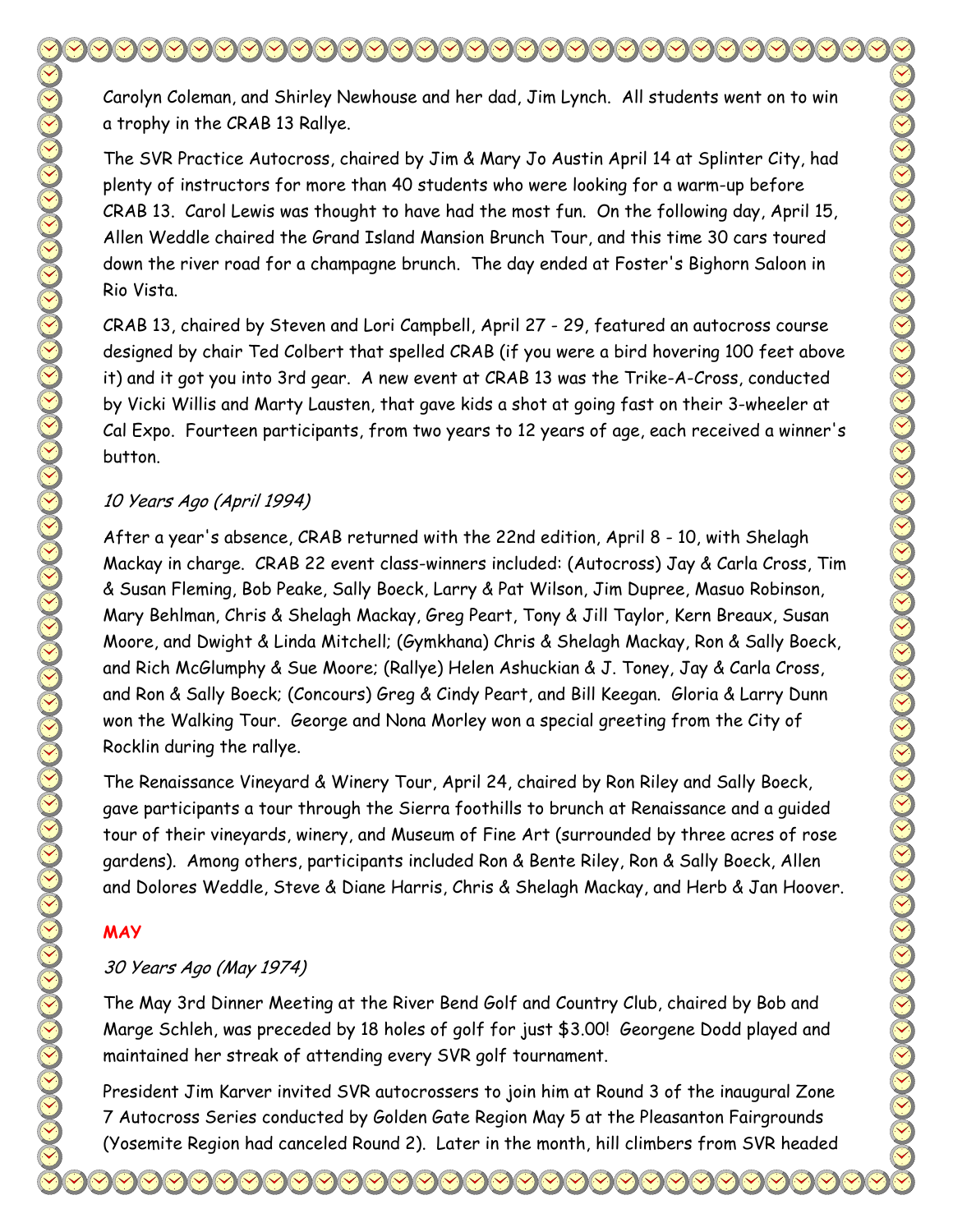east to Fernley, Nevada, for the May 26 Fernley Hill Climb, conducted by Sierra Nevada Region, PCA.

The SVR Board appointed Randy Blaesi to the newly created position of Membership Chairman (and yet another great trivia question: Who was the first...?). In The Drifter, Ted Robinson advertised a complete and running 1955 1500 Normal engine, #34626, less muffler for only \$375.

### 20 Years Ago (May 1984)

SVR's May 16 tech session was hosted by Tom Goldthwaite at OK Tires and explored the various tire and wheel combinations for your Porsche as well as comments by Dwight Mitchell about suspension systems and components and the results of a recent tire test with which he was involved.

The May 19 Foothill Galleries Tour, chaired by Rod & Kathy Chandler and Pam & Don Harley, included a picnic lunch at Montevenia Vineyards with awards for the most creative place settings having a pioneer or country flair. Afterwards, the tour traveled along the backroads of El Dorado and Amador counties to visit two art galleries, Friday House and Billie G's.

## 10 Years Ago (May 1994)

The May edition of The Drifter was the first issue produced by Chris Mackay on the club's new computer, a Macintosh Quadra 610 (a Mac Plus had been used for the newsletter since 1987). Mackay, normally a "Windoze-user," said the new Macintosh computer cut production time in half.

Abby, the rallye wonder dog, produced another T&D event May 21 with a little help from assistant Richard Wetzel. Harv & Connie Cain took an excellent first-place in expert unequipped class, and Helen Ashuckian & J. Toney took 3rd in expert equipped. Workers included Pat & Larry Wilson, George & Nona Morley, Rik Larson, John Clever, June Samples, Fred Siegner, Phillip Marks, and Allen & Dolores Weddle.

The Sunday, May 22, Champagne Brunch Tour by Allen & Dolores Weddle was once again a smash hit for 32 cars of SVR members traveling to the Wine & Roses Country Inn in Lodi. After a cruise through the Delta at a leisurely pace, the group settled in at the Inn's Garden Pavilion. The program included presentation of 20-Year PCA Membership certificates to Kirk Bradford and Jim & Sheila McDade. Pat Wilson won a gift certificate for two brunches at the Inn and Steve Patton and Toni Weddle each won a bottle of wine.

## **JUNE**

## 30 Years Ago (June 1974)

June 2 was the date for the Woodland Historic Tour which, for almost 100 SVR members, began with a guided tour of the Woodland Opera House. The planned restoration of the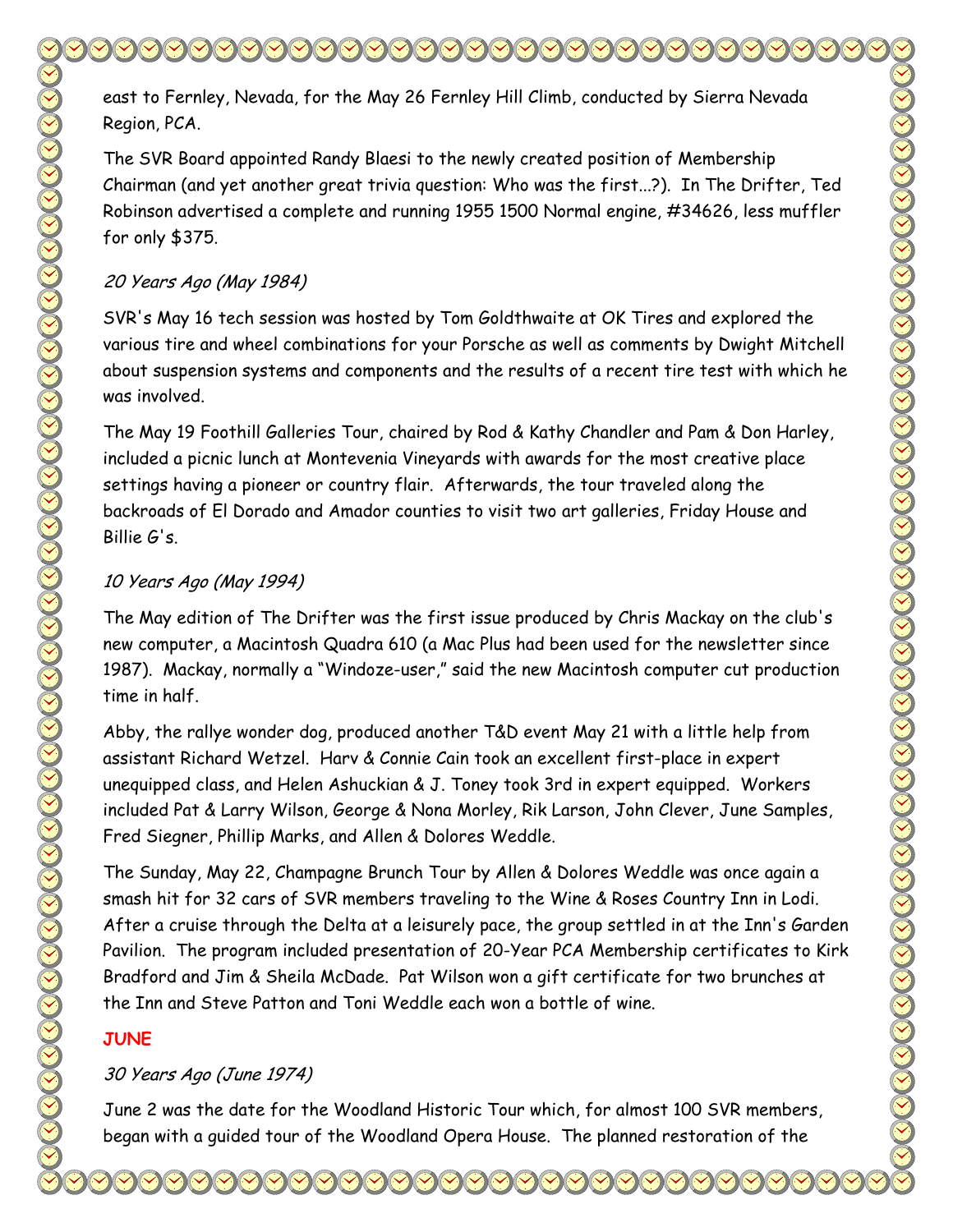Opera House was still waiting for sufficient funding. Then it was on to the restored Victorian home of SVR members Ken and Betty Fielding, a charming old home built in the late 1800s, for tours and beer and hotdogs. Ken & Betty approached the restoration in the same manner as they did with preparing their concours 1966 Porsche 911. Woodland Mayor Don Wiley was on hand to greet the SVR guests.

On June 7, Allen Weddle arranged SVR's Tech Session II at Niello Porsche where Mike Green, newly appointed service advisor for Niello, displayed and discussed restoration of his beautiful metallic-green Speedster which he accomplished himself over a nine-month period. Gin Fizzes were served.

Dave Neukom chaired the SVR June 16 Zone 7 Autocross with the help of Dan & Barbara Boone, Jim & Joyce Karver, Wyn Robertson, Jim Bonney, Rik Larson, Rod Sorenson, Dan Neukom, and Dale Newhouse. According to The Drifter, Larry Wilson won the annual June Sprints Formula Vee SCCA National-points race at Laguna Seca for the fourth consecutive year. This time, a victory margin of two-feet also won Larry the "Closest Victory" prize, a weekend for two at Lake Tahoe.

#### 20 Years Ago (June 1984)

Stan Breyfogle chaired two events over the June 15-17 weekend: "Rhythm," a Friday-night rallye on June 15; and "& Blues," an autocross at Splinter City, June 17th. Twenty-six rallye cars entered with John Clever & Rik Larson taking first in Expert Equipped and Phillip Marks with Kathy Koepsell 6th in Expert Unequipped. Trophy winners in the autocross included J. Toney, Dwight & Linda Mitchell, Jim Lanier, Tim & Mike Hogan, Jim Ducoing, Kern Breaux, and Jill Mitchell.

The Imperial Dynasty Tour, June 23 - 24, chaired by Damon & Cyndee Nightingale, offered great Chinese cuisine from the Imperial Dynasty in Hanford with overnight accommodations at the Victorian Inn, also in Hanford.

SVR's "For Real Autocross," June 30, chaired by Larry Dunn and Bruce Westrup at Spinter City, featured tire-testing by Tom & Marg Green (from GGR) and Dwight Mitchell comparing Yokohama 001R tires with Michelin XWX tires with Traction recaps (slicks). Only the 001R could break 1.0G on the skid-pad.

### 10 Years Ago (June 1994)

June 18th was SVR day at the range (as in shootin' range). Organized by Ron Boeck and Randy Vidmar, 26 SVR members arrived at the James Mangin Rifle and Pistol Range to receive instruction on handguns, and to partake in friendly target shootin' competition. Marcy Vidmar was the top shooter with a score of 94. Sally Boeck tied Joe Schumacher for 2nd with 93. Bob Peake was 4th with 92. Jeff Kinder was last (19th) with a score of 18 (Kim had a score of 70). Experts Allen Weddle, Ron Boeck, and Randy Vidmar supervised the competition.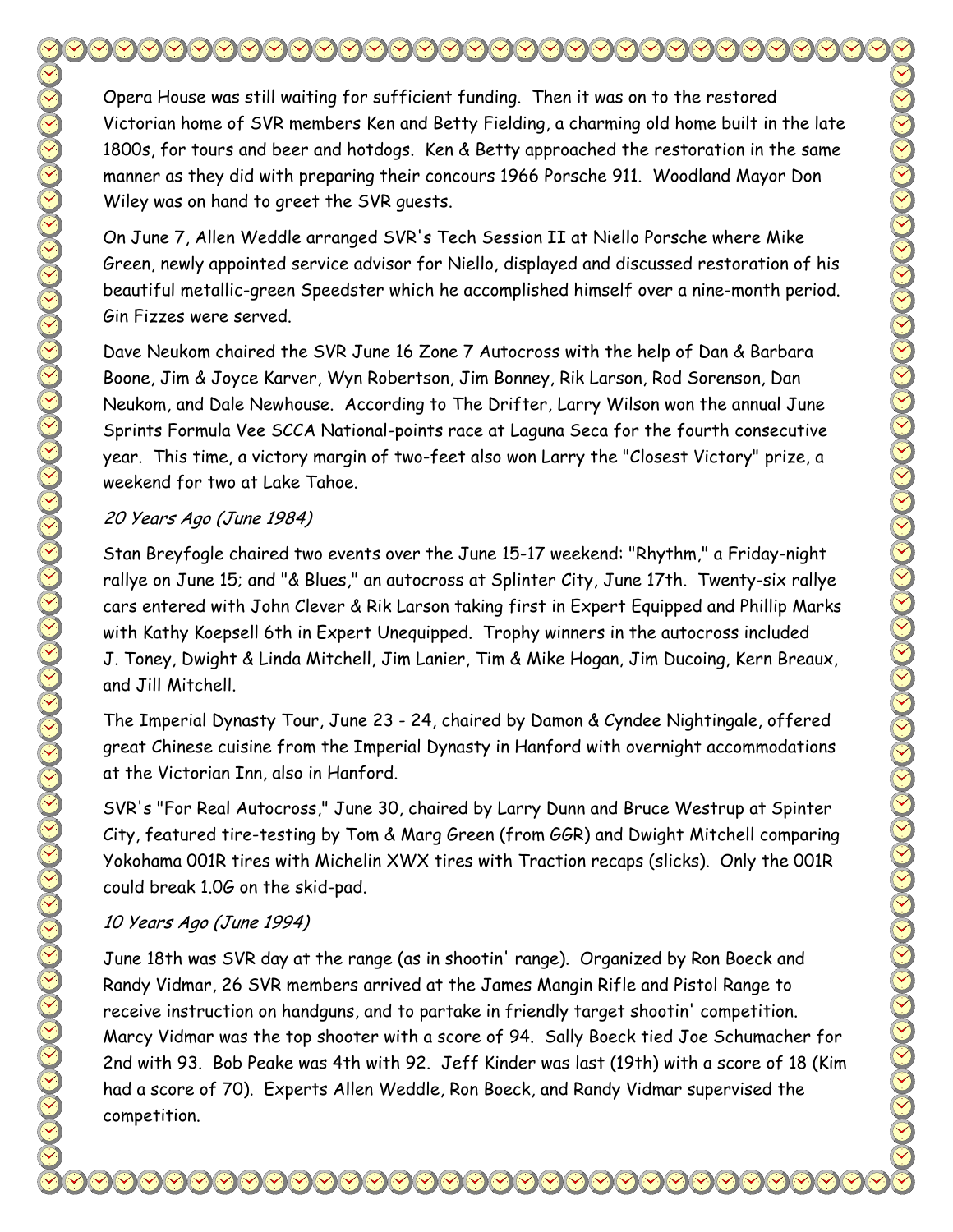June 25-26 Orient Express Tour, with an overnight stay in Eureka, promised a visit to the Orient and Flume Art Glass Gallery in Chico, a catered picnic lunch in historic Bidwell Park, and then a trip along Highway 36 to Eureka with a rest stop in Harrison Gulch. Sunday lunch was in Mendocino. Jim McMahen was chair of the event. Participants included, among others, Linda Blount, Herb & Jan Hoover, Steve & Diane Harris, Jeff & Kim Kinder, Allen & Dolores Weddle, George & Nona Morley, Chris & Shelagh Mackay, Marv & Marie Smith, Ron & Sally Boeck, and Fred Siegner and June Samples.

### **JULY**

## 30 Years Ago (July 1974)

In the July Drifter, SVR Photo Contest Chair Kirk Bradford was beside himself over the excellent entries for the June photo contest. The winners were: Ted Robinson for his black & white picture of de Witt's Pumpkin, and Ray Seamans for his color photo of Barbara Boone racing at the Pleasanton Zone 7 autocross. Kirk also gave recognition to runners-up including Arnold and Trish O'Shields' photo of Allen Weddle accepting his well-earned Snidley Award at the CRAB III banquet.

Also in The Drifter, President Paul Bates gave more information about the club's new autocross trailer. The Board authorized an expenditure of \$100 in club funds, and with an additional cash loan from each board member, the balance secured the purchase of a 5x8 E-Z Haul trailer. Bob Schleh had run across a deal he could not refuse on a "near new" trailer. The trailer will be available for rent to club members to pay off the board members loan to the club.

The big deal this month was the July 21 Annual Picnic and Charity Auction chaired by Randy Blaesi at the East Portal Park. Bob Schleh was the auctioneer and all proceeds went to the Sacramento Council for the Pre-School Retarded. As usual, there was a vigorous volleyball game between the 900s and the 356s, and all the beer and soft drinks one could possibly consume.

## 20 Years Ago (July 1984)

July 28-29 saw 83 Porsches from Zone 7 regions plus Northwest and San Diego regions run the 3rd annual Tahoe Dixie Tour & Cruise, chaired by Jim & Sheila McDade. The route wound through Fiddletown, Mt. Aukum and up the Mormon Emigrant Trail with lunch at Kirkwood Meadows Ski Resort. Then east on Highway 88 to the Tahoe Sands Vagabond Motel and a pool-side party with cold refreshments, hors d'oeuvres, and jazz music by the Gil Lester Trio (and Larry Wilson sitting-in with his flugelhorn). Jim Austin won the "broadjump," and Sally Weddle took the "pole vault" competitions. Door prizes for all included 80 bottles of liquor. SVR members George & Linda McClarrinon won \$350 in services donated by Niello Porsche. A four-hour dinner cruise on the Tahoe Queen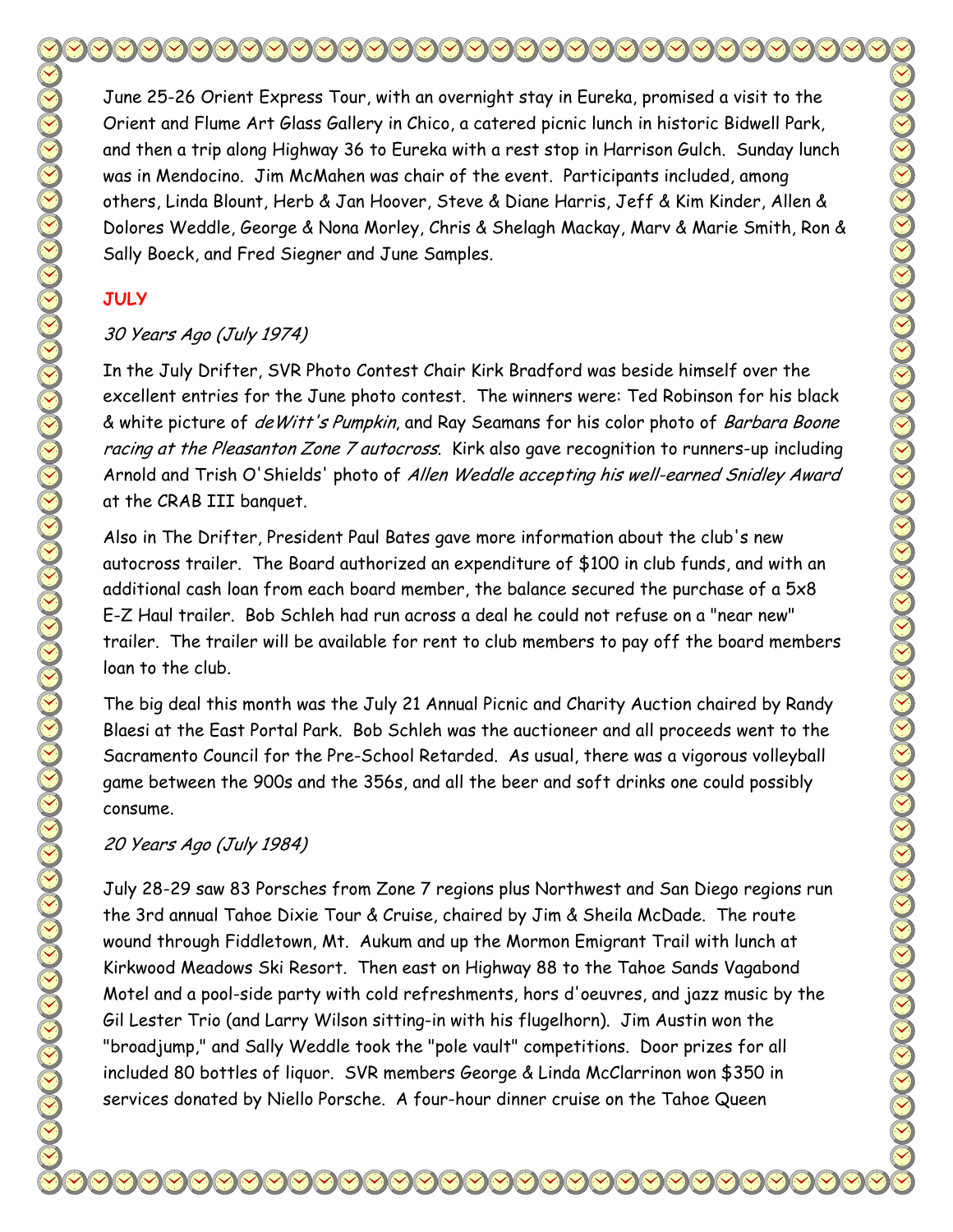paddlewheeler capped off the evening. It was brunch next morning and then sightseeing, gambling, and/or the trip home.

### 10 Years Ago (July 1994)

Parade News: The Drifter (editors Chris & Shelagh Mackay) won first-in-class in the 1994 national PCA newsletter contest. Contest results were announced and awards presented July 11th at the 1994 Porsche Parade, Lake Placid, New York, by PCNA Director of Public Relations Bob Carlson, PCA President Burt Misevic, and PCA National Newsletter Committee Chair Larry Wilson. Rik Larson and John Clever won overall in the Parade Rallye with J. Toney coming in second with partner Willie Williams.

The July 16 Autocross School, chaired by Jim Dupree at Granite Bay 4th Stage Parking Lot, was a huge success for the students who knocked 3 to 5 seconds off their times at days end. What's the formula for success? Seat-time with an instructor. That's what students got plenty of.

The Great SVR Family Camp-Out at Plasse Resort at Silver Lake, between Jackson and Kirkwood Ski Resort, July 22-24 (Friday through Sunday), was chaired by Arlene Pluth and Mary Siles. Happy memories included hiking, biking, horseback riding, a general store, dinning room with bar, shower facilities, firewood, and evening camp fire circles. Happy campers included Joe & Barbara Schumacher, Bill & Tori Keegan, Steve & Diane Harris, Bob & Mary Siles, John & Arlene Pluth, Ron & Sally Boeck, Greg & Cyndee Peart, Bob & Marian Berriman, and Phil & Jean Keith.

## **AUGUST**

### 30 Years Ago (August 1974)

The August 2 dinner meeting was at Alfred's, on Stockton Boulevard near Mack Road and Highway 99. Bob and Marge Schleh, Social Chairpeople, arranged a dinner of salad, 1/2 chicken, potatoes, vegetable, garlic bread, coffee and dessert - all for \$5.00 and with dancing at 10:30 p.m. Outside the restaurant, SVR member Fred Colton (a transferee from Arizona Region) had his beautiful black Speedster on display.

In this month's Drifter, Pig Pen said, "Hats off to Redwood Region for an excellent drivers school. We hear that it was a safe, informative and fun event (for most)." This school was conducted at Sears Point Raceway, and once again SVR member Harvey Cain hit the wall with his 911 thereby forever earning the moniker, Harvey Wallbanger. Actually, he smote a mighty blow to the concrete wall outside Turn 10 on the school's last lap with instructor and SVR-member Clint deWitt in the passenger seat. The "Silver Streak" was expected to be out of commission for several weeks with numerous abrasions and contusions.

## 20 Years Ago (August 1984)

The August 4 FRAX Autocross at Splinter City (McClellan AFB), chaired by Don Harley and Ken Smith, provided plenty of seat-time with, or without, an instructor.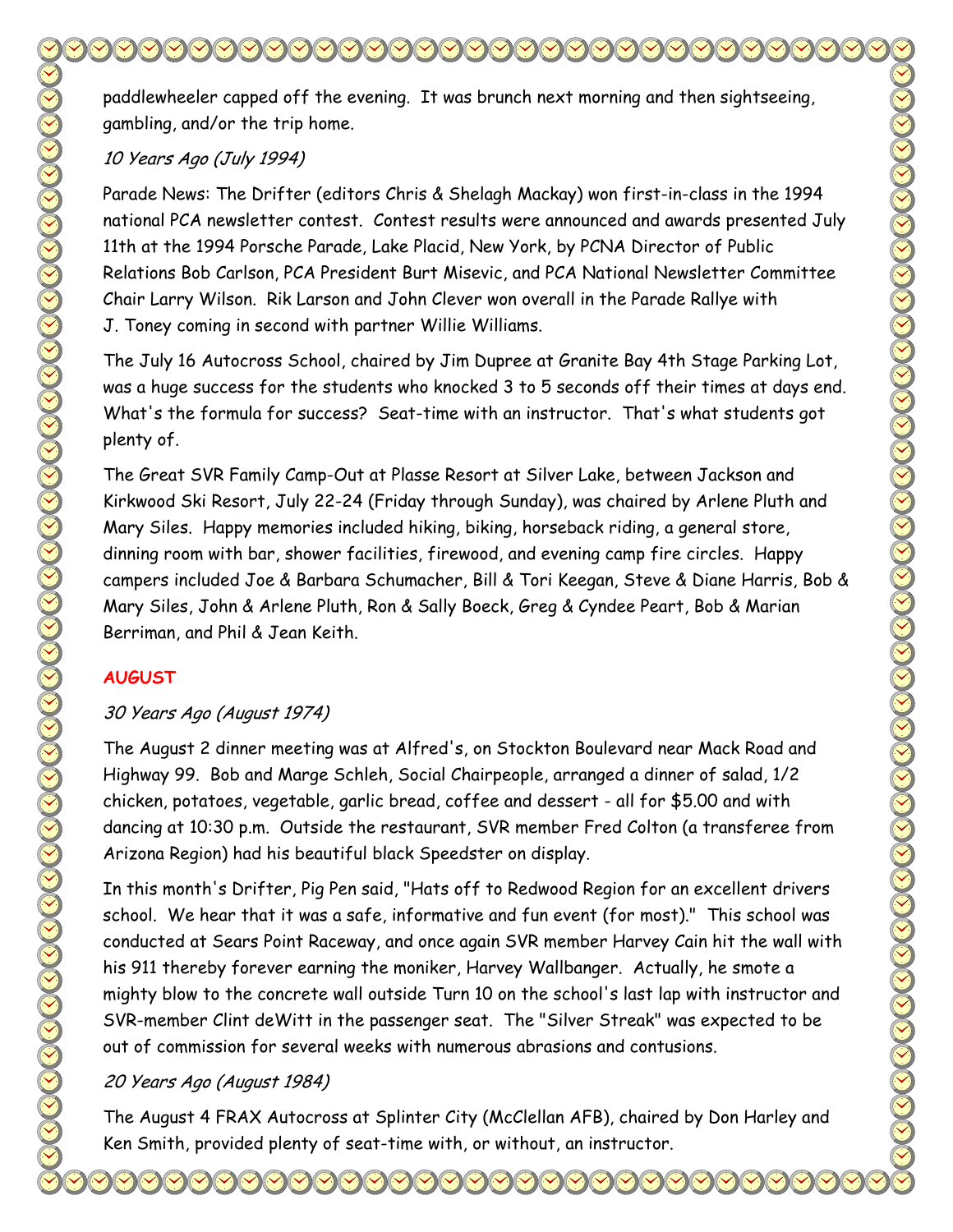Co-chairs Kern Breaux (who couldn't attend) and Mary Jo Austin made sure the August 12 Picnic and Charity Auction at Hamilton Park offered something for everyone: free beer and wine and soda, "celebrity" pie throwing (bidding was fierce for the Hank Malter pie), a family picnic, lots of kid's games, the charity auction, and the "4s" versus the "6s" volleyball game. Special Olympics was the charity auction recipient.

#### 10 Years Ago (August 1994)

The August 12 dinner meeting was held at the home of Jerry and Patti Thomas and featured a catered barbecue around the pool in their backyard. August 14 was another Adopt-A-Highway pickup day for SVR's two-mile stretch along I-5. The eighteen lucky trash pluckers, supervised by Greg Peart, included Joe & Barbara Schumacher, Patti & Jerry & Chris & Kevin Thomas, Rik Larson, Chris & Shelagh Mackay, Tim Fleming, Mike Willis, Jim Dupree, Sue Moore, Nikki Duncan, Kelli Jenson, Tambra & Tom Kroetz, Pat Perez, and Doug McElroy. Claudia McElroy, Vicki Willis, Daymon Nightingale, and Cyndee Peart had lunch ready and waiting when the pickup was over.

Greg Peart moved up to SVR president from vice president after Dwight Mitchell resigned as president because of new business commitments.

#### **SEPTEMBER**

#### 30 Years Ago (September 1974)

This month, Kirk Bradford's Photo Contest reached big-time status with the winning Black & White photo by Merle Dodd being featured on the September Drifter cover. As Kirk described it, "Merle's winning entry was an experiment with two black and white exposures placed together. The result is an appealing composition of a Porsche alloy wheel dominating and serving as a frame for the second exposure of a 914 seen 'through' the center hole of the wheel."

Also in the September Drifter, Secretary Kaylaine Robinson reported the SVR Board initiated a petition to place the name of Hank Malter (outgoing Zone 7 Representative) on the ballot for PCA National Treasurer in addition to the favorite person of the National Nominations Committee (as it turned out, Malter made the ballot, then won the election as Treasurer, and several years later, he was elected National President). The SVR Board also voted to nominate Dwight Mitchell (then from Golden Gate Region) to replace Malter as Zone 7 Representative.

#### 20 Years Ago (September 1984)

Stan Breyfogle and J. Toney chaired the Carrera de Sierra X, September 8-9, a two-day rallye for 36 rallye-cars to Yosemite Park, and overnight stay and outdoor barbecue at Camp Curry, and return to Micke Grove in Stockton for awards and early dinner.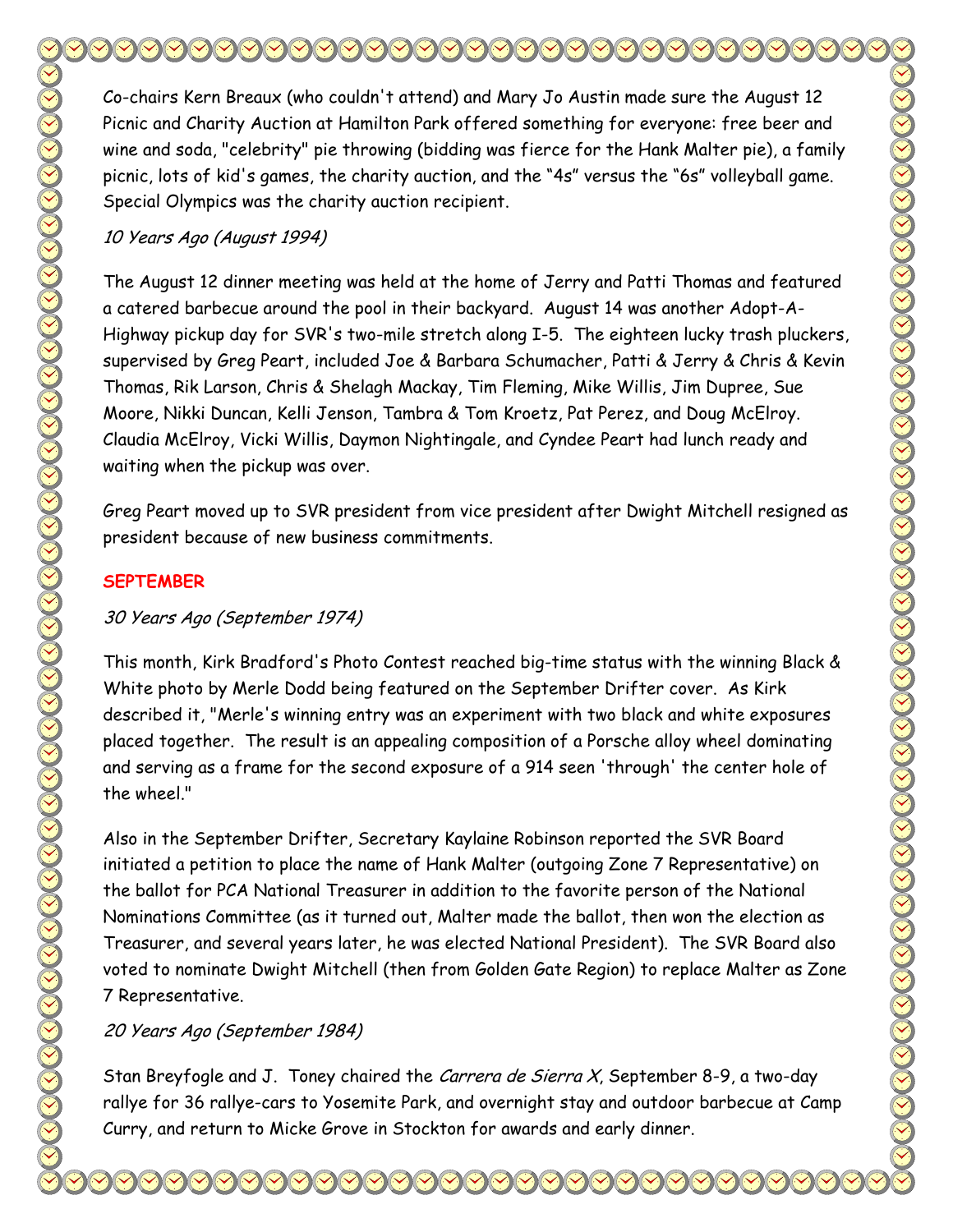SVR and Sierra Nevada Region hosted the final 1984 two-day Zone 7 Autocross weekend, September 15-16 at Splinter City. Larry Wilson was chair for SVR's event. The weekend was well-attended, partly because of the Saturday-night, outside-by-the-pool spaghetti feed at the home of Dwight and Linda Mitchell. Eighty-three people converged on the Mitchell's home and, with 46 people in the spa, were able to break the previous year's spa-stuffing record of 40 people. Also that evening, after evening gown and personality judging by the crowd, Rich McGlumphy lost to Brian Perry of Redwood Region in his bid to become SVR's first Miss Zone 7 of 1984. Whatta drag! SVR autocrossers with a first-place finish during the weekend were Ray Clements, Stan Breyfogle, Larry Wilson, Dwight Mitchell, Rich McGlumphy, Sara Clements, Pat Wilson, Jill Mitchell, and Linda Mitchell.

Don Harley arranged for the September 18 tech session at Paradyme Electronics which covered car audio basics plus some high-tech innovations and new audio systems designed especially for Porsche cars.

10 Years Ago (September 1994)

The September 8 SVR Golf Day at the Dry Creek Ranch Golf Course and Dinner Meeting at the Golden Acorn Restaurant was chaired by Fred Siegner.

The SVR Charity Auction, September 18, was chaired by Bill and Tori Keegan and held at the home of Tom and Brenda Solter. Over \$2,000 was raised by SVR members, bidding on auction items, for Family House, a temporary housing facility for families of children undergoing cancer treatment at the University of California Medical Center. Kirk Bradford and Larry Wilson were auctioneers. Other auction workers included George Morley, Barbara Schumacher, Greg Peart, Rik Larson, and Cora & Kent Brandon.

## **OCTOBER**

## 30 Years Ago (October 1974)

Once again, Kirk Bradford's Photo Contest had top-billing in The Drifter. Kirk announced Fred Myeron won the September contest for color photos with his shot of the Zone 7 autocross held at the Solano County Fairgrounds. The Black & White winner was Mike Doran and the December issue featured his stunning photo of Michael and Mary Peters' 356SC in front of the Fielding's Victorian home in Woodland.

The "Goosas Tew" California Championship Rallye on October 5, chaired by Phillip Marks, had a "novice" class for SVR members not running the full series. The Novice class was won by Jim Karver and Bob Agers with Dolores and Sally Weddle coming in fourth. At the finish of the event, Rallymaster Phillip Marks thanked the workers: Sue Dooley, Les Yeates, Rik and Lettie Larson, Merle Dodd, Rich Farlinger, Barbara Boone, Eva Kay, Dave and Delores Johnson, Ted Colbert, Ted and Mother Goose Robinson, Dave Neukom and Robin Miller.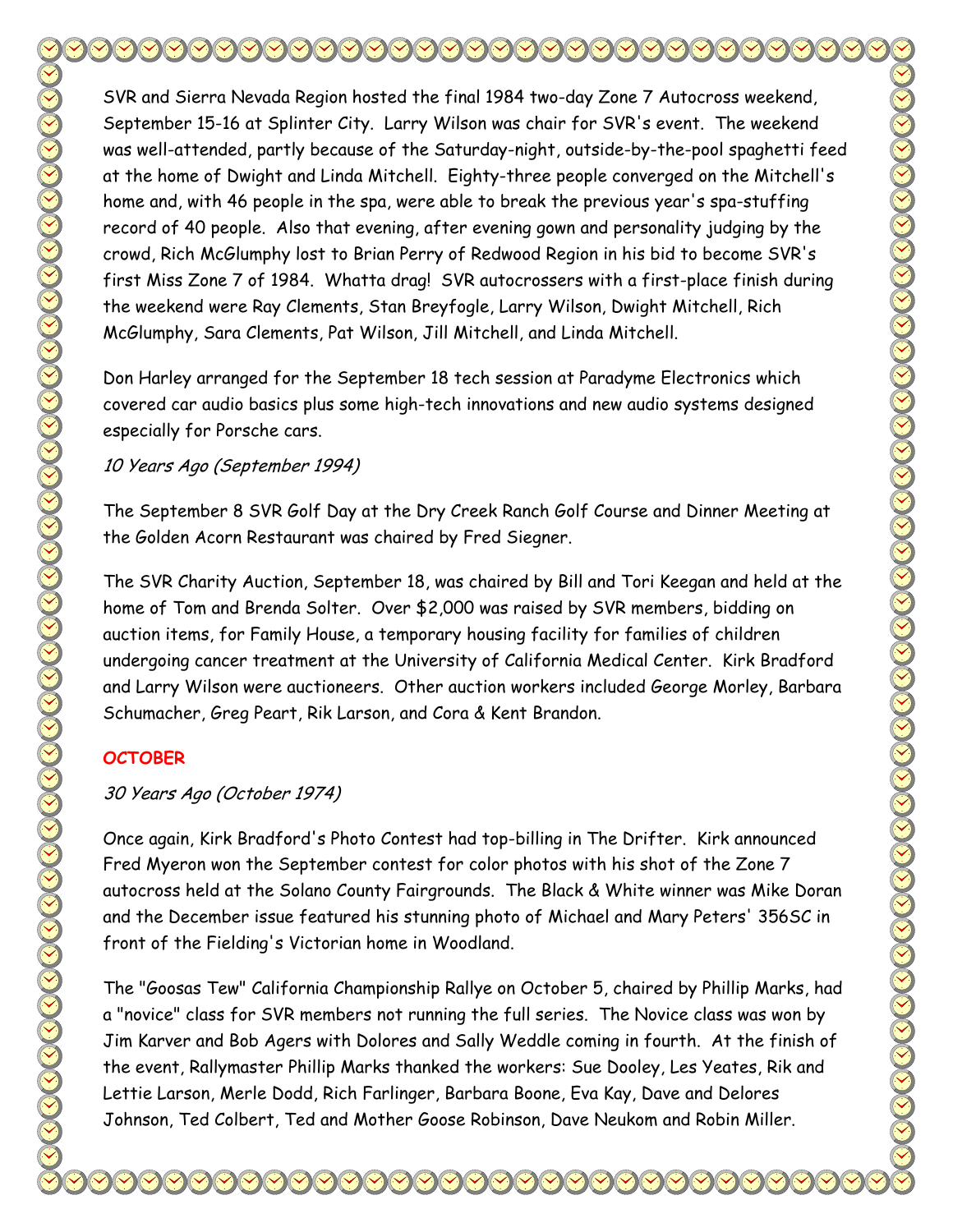Allen Weddle chaired the October 26 "Safety Tech Session" where members affixed a detonator to their Porsche that measured driver reaction and braking distances at 20 and 30 mph. A passenger triggered the detonator, which fired a chalk mark at the pavement. A second marker fired automatically upon conclusion of driver reaction and the beginning of braking. A tape measure was used to record the braking distance. Jack McGee had the fastest reaction in his 1972 911E Targa,

20 Years Ago (October 1984)

The October 11 Dinner Meeting at Aldo's in Town and Country Village brought out some people not seen in a while: Jack & June Samples, Chris & Elyce McIntyre, and Richard & Lois Soward.

The October 20 Wine Tour to Napa was led by SVR's head wino, Jim McDade, who saw that the other 16 Porsches didn't get lost or miss a drop, all day long. The photos are fading, but you can see some of the participants: Mark & Starla Hirst, Larry & Gloria Dunn, Bob and Beth Jacobson, Jay & Carla Cross, and Marv & Marie Smith.

Twenty-four cars turned out for the October 28 "Big Apple" Rallye with George Morley as Rallymaster. It was an "easy" Sunday drive to Placerville, by way of Sheldon, Rancho Murieta, El Dorado Hills, Latrobe, Lotus, and Chili Bar. Event entrants were rewarded by actually seeing Phillip Marks drive his Porsche 912 in the rallye (and it was raining, too!). Ron Boeck and Sally Weddle finished third in Expert Unequipped class. J. Tony, with Erick Hauge, were third in Expert Equipped class.

#### 10 Years Ago (October 1994)

Carrera de Sierra XVII, October 15-16, offered a Saturday rallye route to the overnight stay in Susanville, and then on Sunday to the rallye finish in Auburn. Phillip Marks was the event chair with John Clever as rallymaster.

The 3rd Annual SVR Swap Meet and Zone 7 Concours on October 23 saw the largest vender turnout with 35 swap meet spaces sold and great results for SVR members in the Concours. The Swap Meet chair was Cyndee Peart and the Concours chair was Phil Lawrence. SVR members who were class-winners in the Concours included Phil Lawrence, Wash and Shine Class; Jim Phillips, 900 Street Class; and Greg Peart, Competition/Special Interest Class.

### **NOVEMBER**

#### 30 Years Ago (November 1974)

The November 1 Pot Luck at the Fair Oaks Club House was a grand success due to the work of Nancy Myeron (and Fred, too). The food was great and the singing lively. Newly elected PCA Treasurer Hank Malter and his lovely wife, Caroline, were surprise guests.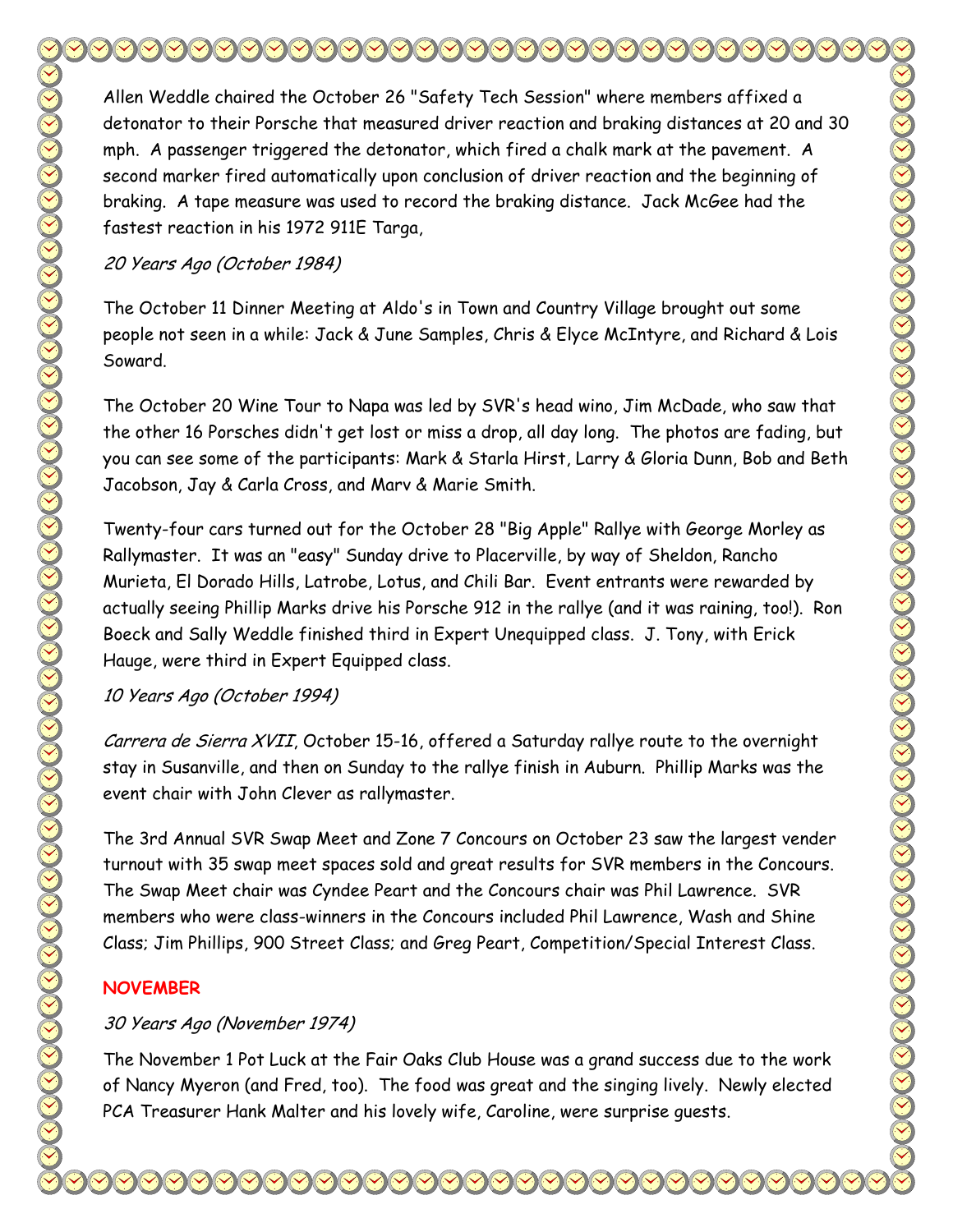November 10 was the date for "Patricia's Goremay Tooer," chaired by Patricia Kincaid and advertised as "A low-key tour through beautiful Gold Country with a stop at D'Agostini Winery, time to browse through Sutter Creek antique shops, and an Italian dinner at the Belloti Inn." Twenty-five Porsches wound through spectacular scenery and a photo rallye was an added challenge. In addition to winery stops and Bellotti's for dinner, the group had beer and ice cream at the St. George Hotel in Volcano. SVR members attending included couples Boone, Colbert, Dodd, Doran, McDade, O'Shields, Larson, Weddle, Yeates, Karver, and Andres, plus Robin Miller.

The 1974 SVR competitive events season was closed out with the November 17 Low Bucks Autocross, chaired by Dan Boone and Mike Peters. Over 50 cars competed which netted \$78 for charity. Jim Bonney took top time of day with his "prodified" 912. Lew Church was less than a tenth behind in his 1974 911 Carrera.

#### 20 Years Ago (November 1984)

The November 9th Turkey Luck (potluck) Dinner Meeting, chaired by Kathie Chander, was held at the Sacramento Horseman's Association clubhouse on Longview Drive. After drinks and hors d'oeuvres, members enjoyed a smashing dinner with a menu of barbecued turkey and baked ham, cream of pumpkin soup, zucchini dressing, broccoli cheese casserole, mashed potato, sweet potato pudding, and a surprise dessert. Kathy also published the recipe for each of these dishes in the November Drifter.

Among the new members Membership Director, Pat Wilson, welcomed in the November Drifter were Tom and Tambra Kroetz. Pat said, "they are primarily in social activities, but they did show signs of interest at the last autocross." Alas, those signs did not last.

Paul and Jeanie Bates welcomed all SVR members to their business, The Light Opera Co., on November 17 for a pre-Christmas party and open house.

#### 10 Years Ago (November 1994)

The November 5 Napa Wine Tour, chaired by Jim McDade and Bob Peake, featured wine tasting at Pine Ridge Winery including a tour of their caves. The picnic was held indoors in the winery's VIP room. The next two wineries were S. Anderson and Clos Pegase. The day ended with dinner at Chantrelle in Napa.

Eighteen cars entered SVR's November 6 Turkey Run '94 rallye through Yolo and Solano counties, chaired by Phillip Marks. SVR was well-represented with five cars and all did very well in the final results: Expert Unequipped class was won by George and Nona Morley with Sean O'Hara and Jim Karver in second and Ron and Sally Boeck in fourth. In Expert Equipped, J. Toney and Helen Ashuckian won with Rik Larson and John Clever in third. Rallye workers included Pat & Larry Wilson, Rod & Lee Sorenson, Mike Neff, Maggie Roggero, and Mike Willis.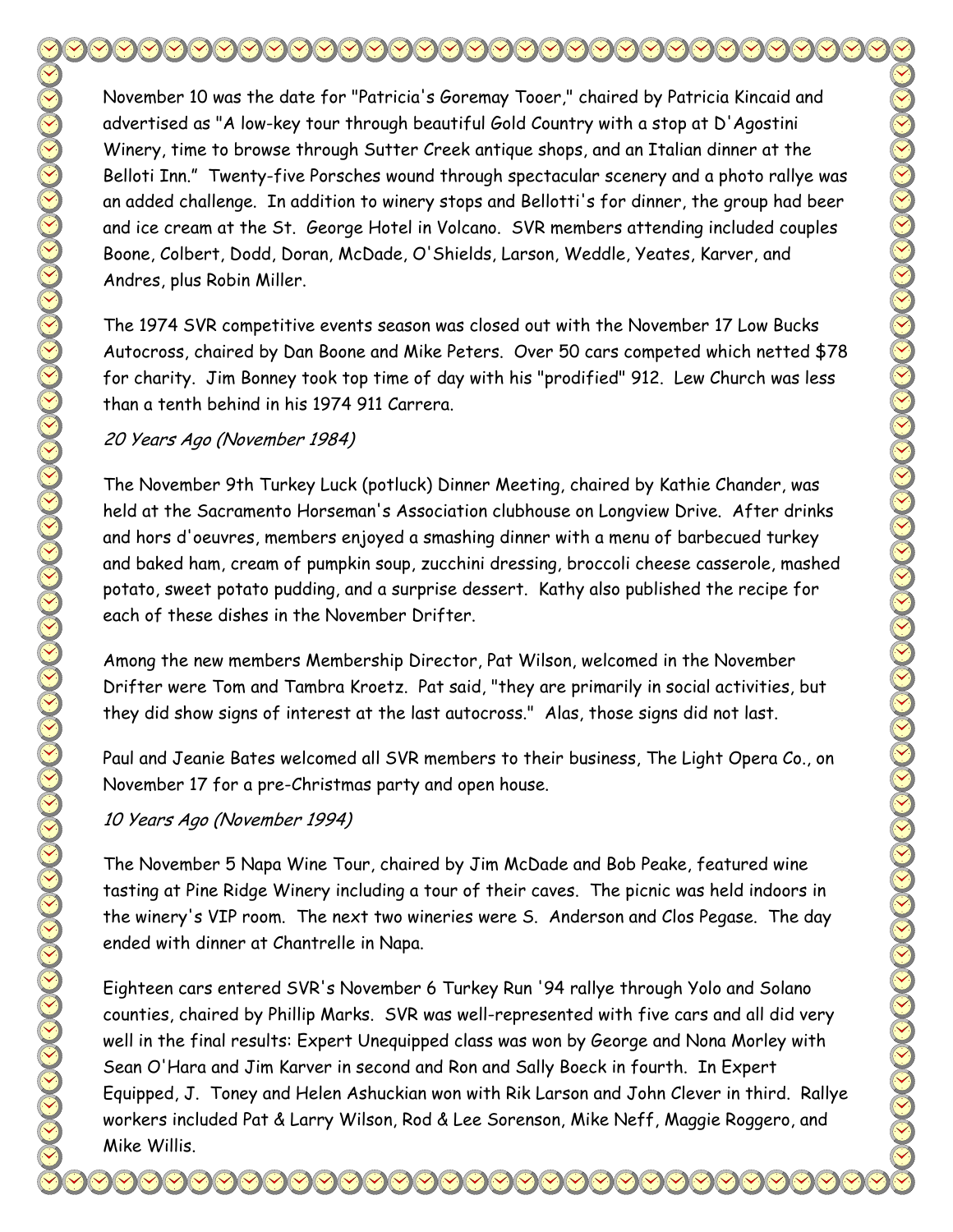The Second Annual Great Chili Cookoff and Potluck was held November 10. Event chair, Gary Stratton, arranged for "blind judging" to be used in the cookoff competition and entertainment included several Porsche factory films. The November 11-13 Mendocino Tour was chaired by the Larsons, Weddles, and Willises with overnight stay Friday and Saturday at the Little River Inn. Others attending included Kirk & Linda Bradford, Tambra & Tom Kroetz, Jeff & Kim Kinder, Tina & John Murphy, Larry & Pat

### **DECEMBER**

#### 30 Years Ago (December 1974)

According to the December Drifter, the December 6 Christmas Party at the Sacramento Inn would feature a naked Christmas Tree available for Porsche related ornaments for those who enter the Great Christmas Tree Ornament Contest. Kirk Bradford had all photo contest entries on display for the Photo Of The Year judging with emphasis on "a photo that reflects some of the things that makes SVR the best region in PCA."

Wilson, Chris & Elyce McIntyre, Chris & Shelagh Mackay, and Ray & Sara Clements.

Also in the December Drifter, the New Members Section welcomed Mike Willis and his Sepia Brown 914 2.0. Drifter Editor Eva Kay gave special recognition to those who helped with the newsletter during the year: Barbara Boone, Rich and Connie Farlinger, Lorie Church, Rik and Lettie Larson, Collier Duncan, Don Brincka, Pat Kincaid, Gary and Barbara Craig, and Georgene and Merle Dodd.

20 Years Ago (December 1984)

Treeless SVR members joined Ray and Sara Clements on the December 9th "Help Sara Pick Out a Tree" tour to a Christmas tree farm in Camino. Tree searchers included C.C. Craig & Karen Mangin, Honeymooners Ron & Sally Boeck, Jim & Mary Jo Austin, Mike Willis, and Jill & Linda Mitchell. Consensus was not the order of the day: Ron wanted a small tree - Sally wanted a bushy tree with hips; C.C. wanted a tall tree - Karen wanted a short tree; Sara wanted a big tall tree - Ray wanted one that would fit the stand.

The SVR Christmas Party, December 15, at Rancho Murieta Country Club in a room overlooking the golf course, featured a giant Christmas Tree, an elegant buffet, and an exquisite ice carving. Jeanie Bates, event chair, arranged for dancing by live music of the Gil Lester Band. Louise and Wayne Sauseda won the 1984 SVR Rookies of the Year award, which was a Porsche clock made by Tim and Joann Wilson.

#### 10 Years Ago (December 1994)

December 3 Christmas party offered a selection of Prime Rib, Chicken Picata, or Salmon at the Blue Oak Restaurant at cherry Island Golf course in Elverta. Chaired by Kern (Cindi,